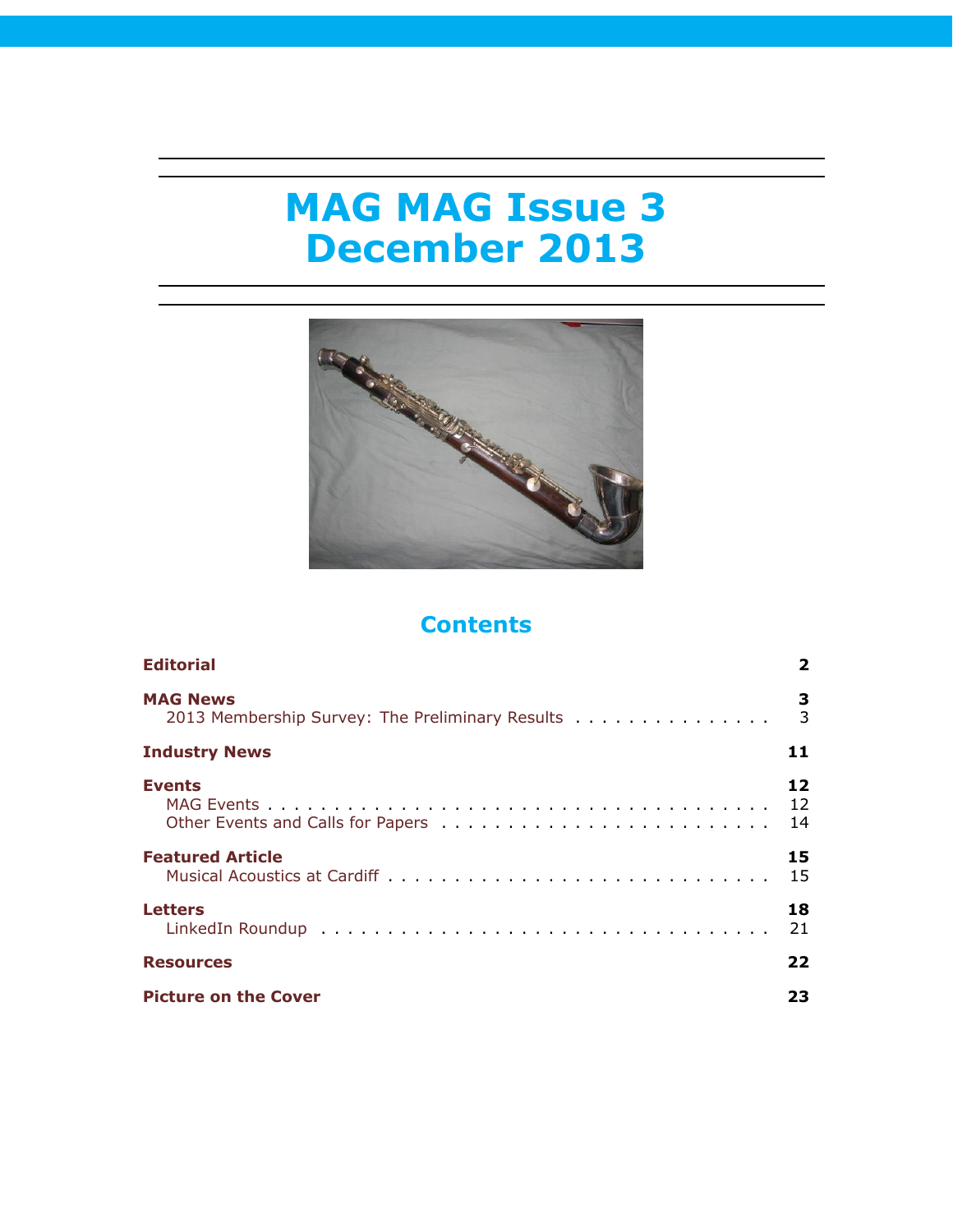# <span id="page-1-0"></span>**Editorial**

Hello everybody and welcome to the third issue of MAG MAG, the newsletter of the Institute of Acoustics Musical Acoustics Group. My name is Owen Woods and I am the editor of this publication.

The most exciting news in this edition is the announcement of five MAG events taking place in 2014-15. These range from evening branch meetings to full blown conferences and include work on Soundscapes, Recorded Music and Musical Instruments. I hope to see many people there supporting the work that we are doing to get this group as dynamic and stimulating as it should be.

This issue's Featured Article on page [15](#page-14-1) is by Bernard Richardson of Cardiff University and is the fascinating story of his group's research into stringed musical instrument acoustics. I find it fascinating anyway, although I might be considered to be biased on this one.

We also have the results of the MAG Questionnaire on the next page this month. I am sure that this is news of great joy to everybody, so please do take a peek and see what you the group have told us to do. If you disagree, why not tell us about it on our LinkedIn group or by email?

Mike Wright, our Chair, is still seeking information on the history of the MAG. Anecdotes, clippings, publications, photographs, all are welcome. Please see his letter to the group on page [20](#page-17-0).

I note from the previous publication that I described this as "The Christmas Issue". To that end:

## *I wish all MAG Members a very Merry Christmas (or non-Christian equivalent) and a Happy New Year (wherever your New Year happens to fall)!*

If you have anything which you think would be of interest to your fellow members then please email me on [ukebert@googlemail.com](mailto:ukebert@googlemail.com). I would welcome any contribution, however small. This newsletter will only be as good as its content and that will be decided by you, the readers.

This newsletter will be published quarterly, in March, June, September and December. The deadline for submissions for the March 2014 Issue will be the **9th March 2014**.

*Views expressed in MAG MAG are not necessarily the official view of the Institute of Acoustics or of the Musical Acoustics Group, nor do individual contributions reflect the opinions of the Editor. Whilst every care has been taken in the preparation of the newsletter, the publishers cannot be held responsible for the accuracy of the information herein, or any consequence arising from them. The Institute of Acoustics, MAG and Editor do not necessarily endorse the products or claims made by any contributor to this newsletter.*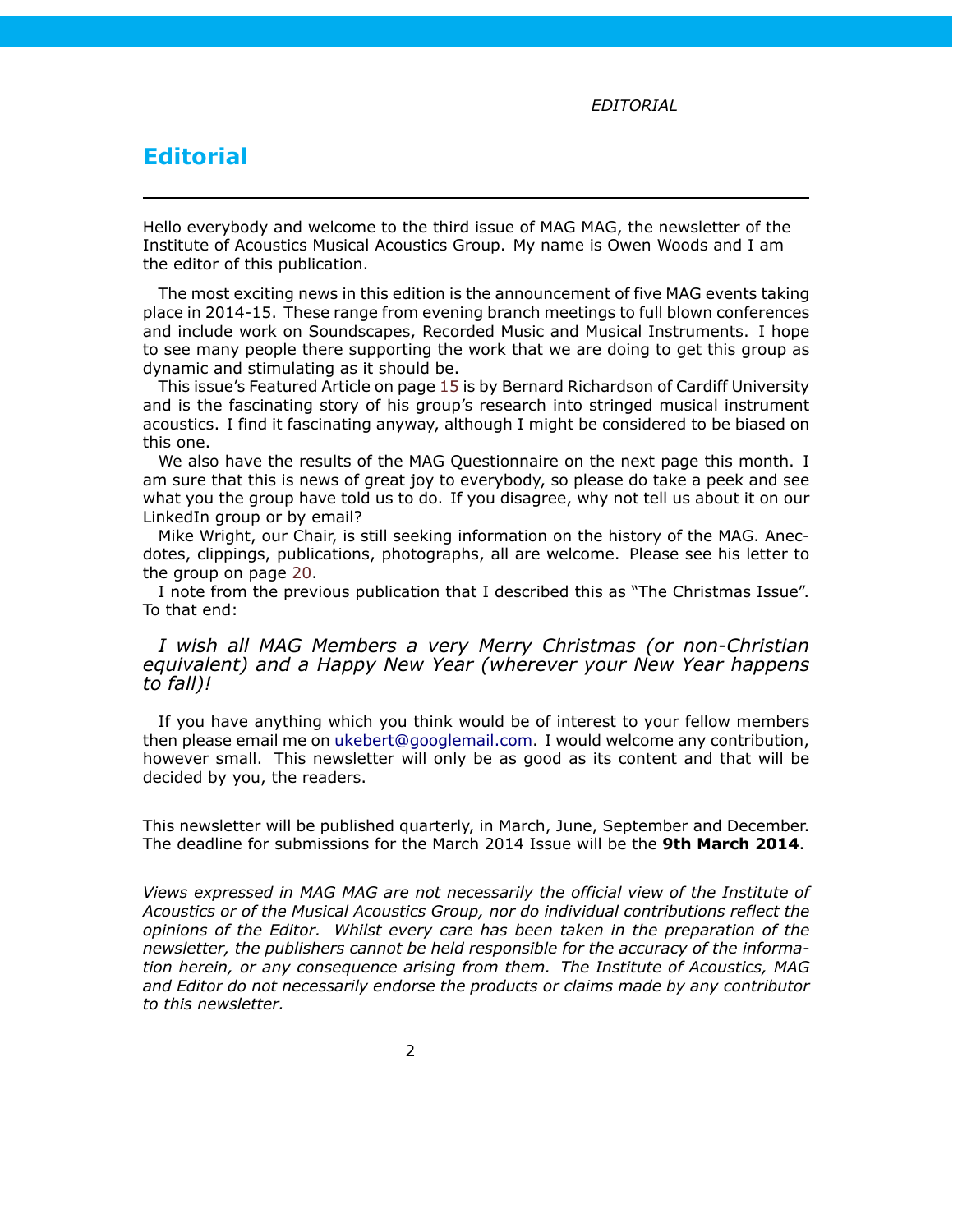# <span id="page-2-0"></span>**MAG News**

This section is devoted to what we in the group are up to. If you have any MAG related news that you would like to share with us then please contact the editor.

## <span id="page-2-1"></span>**2013 Membership Survey: The Preliminary Results**

## **Introduction**

It is now more than 21 years since members of the Musical Acoustics Group were asked to give their views to enable its future development. Back in the days before John Major lost the General Election, Peter Dobbins sent out a questionnaire to all MAG members using the long tried and tested method of paper forms and hoping for a response. The group membership was 116 in 1991 and about 20% responded. Nevertheless, as reported in 'Notes', April 1992 (the MAG newsletter of the time) the survey still provided some key points which helped the group to steer a path for the future. In the following years, membership slowly increased to 138 in 1993 but slowly declined to 79 by 2002. However, there were signs of a revival following the efforts of Peter Dobbins and Murray Campbell in 2003 with some activities taking place, in particular one on the 'New Violin Octet' which was well reported and IOA Spring conferences at Southampton in 2006 and Reading in 2008. There were also efforts to collaborate with the UK Musical Acoustics Network. Indeed, there was a revival in membership numbers reaching 286 in 2011, dropping slightly to 280 in 2012.

#### **Revival**

After a successful (free weekend) branch meeting which I chaired featuring an organ builder demonstrating his techniques on two organs in Truro, I was motivated to press on and revitalise the group. However, an attempt to hold a full one-day meeting at Cardiff in 2012 failed due to the lack of support. Whilst there was a good programme of presentations, holding the meeting would have meant costs far outstripping the revenue from attendance fees. The feedback I

picked up clearly showed that costs to attend were a major factor along with the timing of the meeting. This event would have been rather close to Acoustics 2012 at Nantes which also had a good programme of interest to MAG members. However, things for 2013 have improved with a full session of musical acoustics papers at the Spring Conference and the first full one-day meeting of the Group this millennium with more 'on the cards'. We now have a fully operational MAG management committee. However, in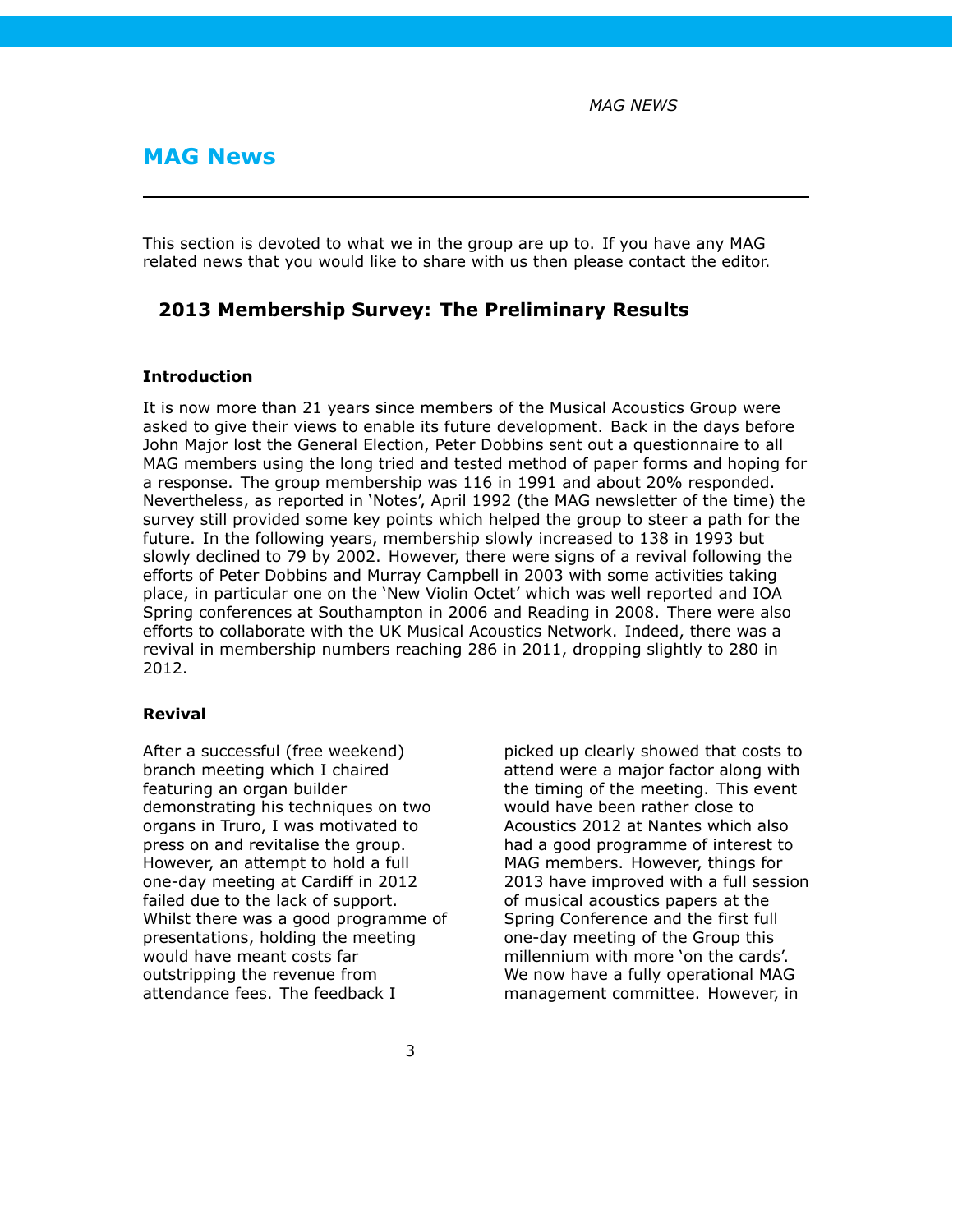the process, it has become became abundantly clear that we need to know what members want. This is needed for the MAG to survive and develop so that it is much more than just an 'interest group'. Whilst 'interest groups' might be seen as 'desirable' by some, the harsh reality is that getting

**This Survey**

The 2013 survey was very much based upon the questions in the 1992 survey but using 21st century methods. This was done using 'Survey Monkey', the method used in the IOA Members Survey last year. There were 71 responses representing around 25% of the total of invitations that went out. It is my view that the number of responses was a bit disappointing, considering the small amount of time and effort members needed to take part. There are a few IOA members who have elected not to receive circular e-mails with just a handful in the MAG. I also found out later that a few of the members who received the invitation to this survey were not presently members of the MAG. This may be due to members not updating their details with the Institute. It may

support from members of the IOA (both within and outside the MAG) and the music industry generally, as well as instrument makers and academia, would be unlikely unless changes were made quickly. This survey was essential.

also account for some non-responses to old e-mail addresses. However, please accept my apologies if you are a member of the MAG and have not been invited to take part in this survey. The above has led to some slight discrepancies in some numbers shown below. In this report, I am concentrating on hard fact rather than detailed interpretation as I reiterate Peter Dobbins words in the 1992 survey: "*This is not a random survey – it is limited to those with sufficient motivation to reply*". However, the 2013 survey has shown that 71 keen members were motivated to respond and this has provided some very helpful information. We must therefore be in with a good chance of having a strong group on that basis alone!

## **What other specialist groups do members of the MAG belong to?**

Many MAG members belong to other groups and almost 6% of the total membership of the Speech and Hearing Group and over 5% of the Electroacoustics Group responded to this survey. This is not surprising as there is considerable synergy between their activities and those of the MAG and efforts are well underway to encourage joint activities. Encouragingly, around 3% of the total

memberships of the Building and Physical Acoustics Groups responded, giving more scope for collaborations between groups. Hopefully too, there is a future ahead for the MAG with over 10% of the total number of the Young Members Group responding. However disappointingly, only I and one other person in the Senior Members Group responded, representing less than 3% of its current membership!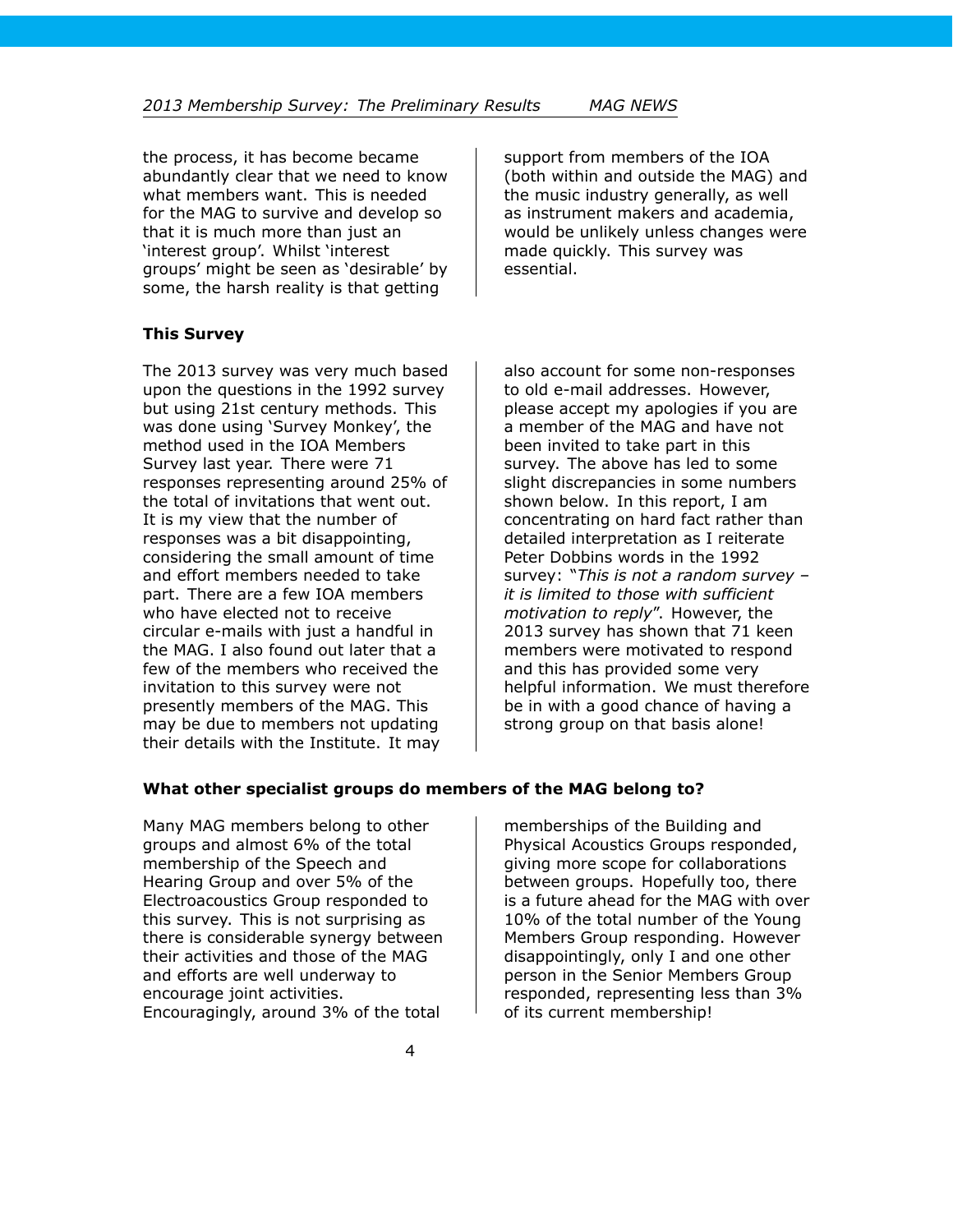### **Why do IOA members belong to the MAG?**

It was encouraging to know that there was an overwhelming majority (almost 80%) who simply wanted to 'Gain Knowledge' and an encouraging interest in MAG MAG which of course helps in that direction!



#### **Where are the members of the MAG?**

The geography of the Members locations were considered to be important. The 1992 survey showed 'a loose concentration in the south-east' a tighter cluster around Bristol and the remainder spread over the rest of England with a few in Wales and Scotland. I have not yet analysed the 2013 geographic locations in detail but have instead looked at member's branches. This is very important for considering the general target audience. Unsurprisingly, the distribution of the responding

members showed the largest contingent was from the London Branch with 25 responding, just over 3% of its total membership. However, in terms of the overall branch membership, both the Eastern (over 5%) and Central Branches (just under 4%) had a greater proportion with an almost 3% response from the Welsh and North-West branches. The lack of response from the Irish and overseas branches and comments from certain members reflected their concerns that the MAG does not reach beyond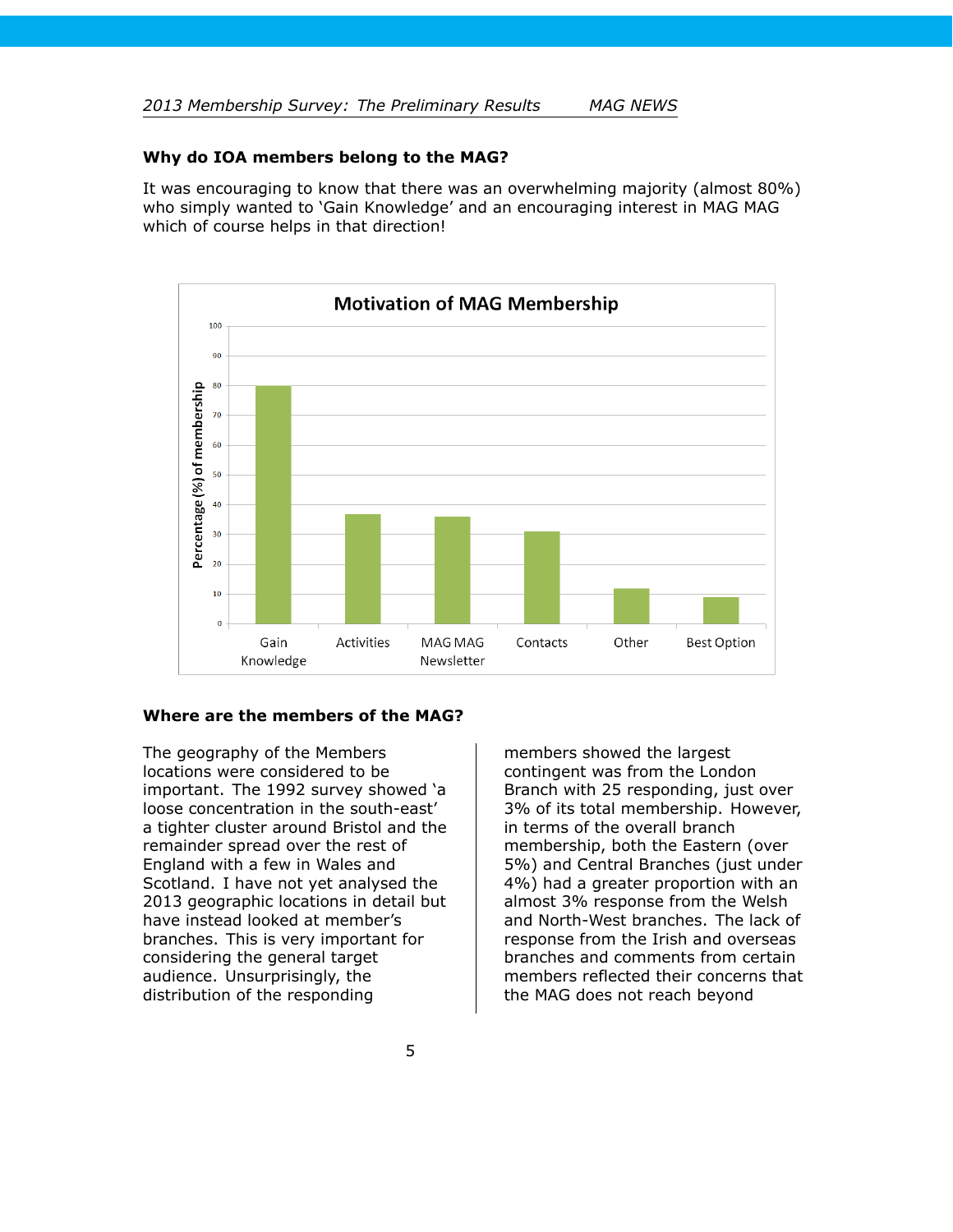England, Scotland and Wales. Steps have already been taken with more to follow to heighten awareness of the IOA MAG to our overseas members

and some other acoustical organisations abroad.

## **What are the interests of MAG members?**

The survey asked members to rank their interests in order of preference. Rather than taking an 'average rating' I have taken the responses and allocating 10 points to the first choice, 9 points to the second choice and so on. This considers all interests in descending order and we find the following overall ranking by those who responded:

- 1. Architectural acoustics: performance venues, practice rooms and studio design.
- 2. Physics of acoustic musical instruments.
- 3. Sound reproduction, broadcasting and recording.
- 4. Perception and psycho-acoustics.
- 5. Electronic instruments and synthesisers.
- 6. Simulation and auralisation.
- =7. Computer applications in composition, arrangements and improvisation.
- =7. Music theory
- 9. Music therapy
- 10. Other

In the 1992 survey, physics of musical instruments was a clear lead, with computer applications, architectural acoustics, sound reproduction down the list and music theory and psychoacoustics lumped together at the bottom. I shall be 'drilling' further into the responses including 'other' in due course.

## **What are the musical interests of MAG members?**

As with the 1992 survey, we asked what member's musical interests were. The two graphs below show the responses sorted by Activity and by Genre.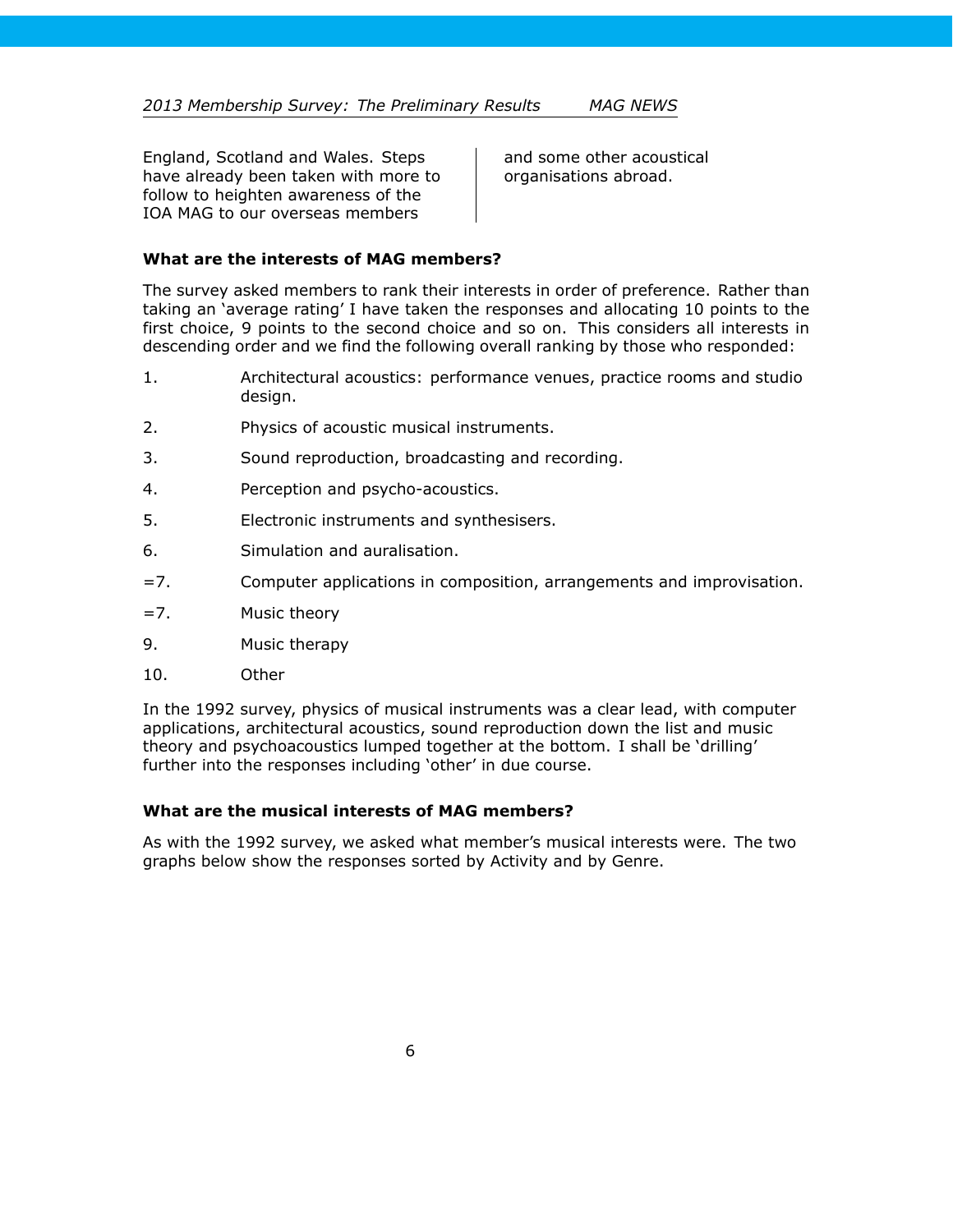



7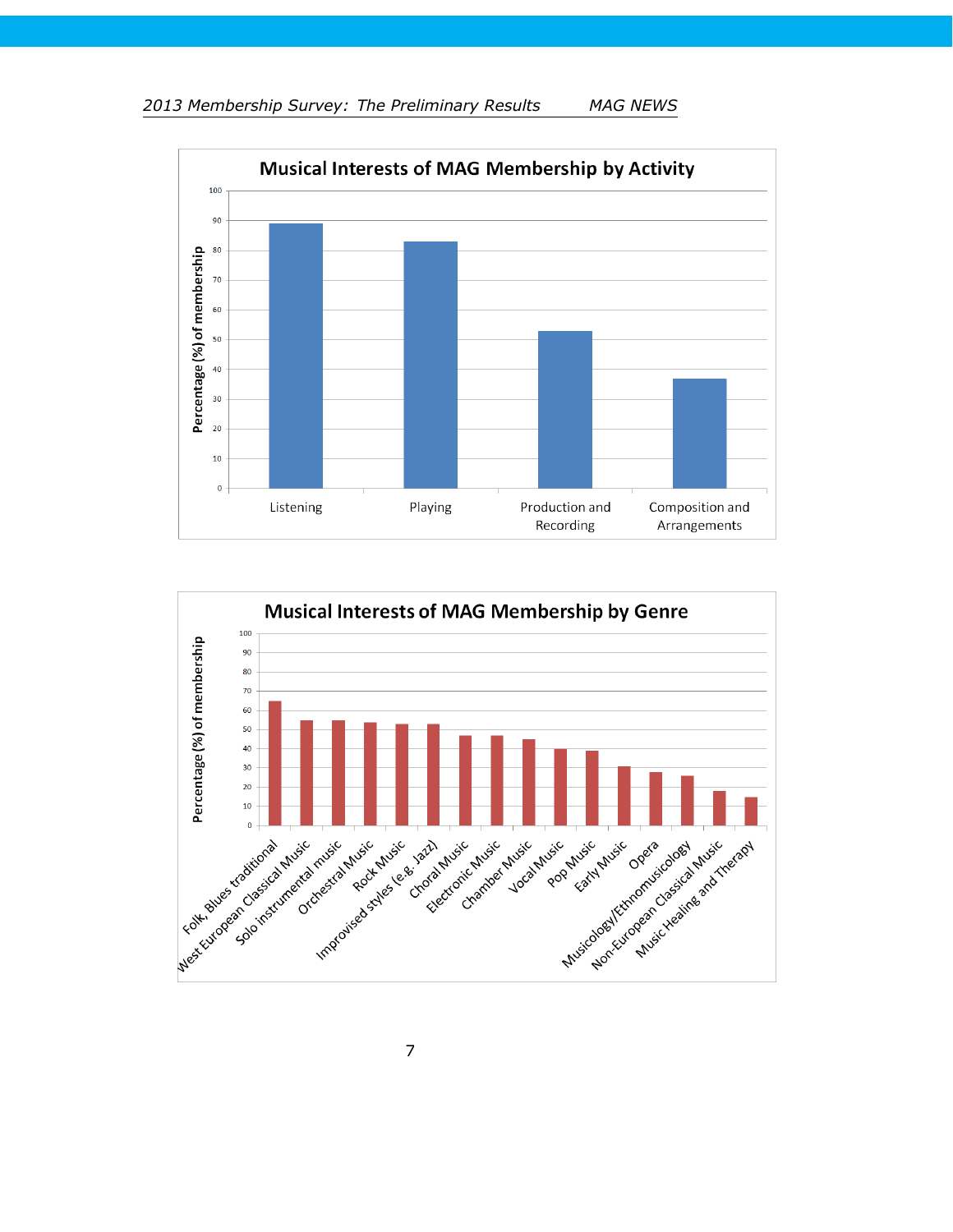### **What should the MAG be doing?**

This is the 'nitty gritty' question that needed answers to focus the planning of future events. The results were clear with 73% of those who responded being interested in 'Visiting concert / recital buildings', 65% 'Visiting instrument makers' and 53% 'Visiting musical equipment manufacturers'. The subtle difference was meant to separate the big producers from the individual makers. The good news is that the MAG is working on these ideas right now! 'Visiting TV, radio and recording

studios' was indicated by around 58% of respondents and inquiries are being made on possible visits. With regards to meetings, IOA one day / half day meetings were favoured by 55%, Evening regional branch meetings by 54%, Joint meetings with other organisations by 49% and International collaboration with other acoustic institutions by almost 45%. However, the points from the next question are also important in the decision making process of the MAG.

### **Views on costs, travelling distances and the timing of MAG events**

The matter of distance and costs were expressed by a number of members prior to the survey and the Institute were keen to get more detail on this with a view to planning future events especially in the light of past dormancy and abandoned meetings. These are the categorised responses but there are further comments that still need to be looked at in detail. Looking at distance:

- *♭* Prepared to travel up to 100 miles 10%
- *♭* Prepared to travel up to 50 miles 30%
- *♭* Prepared to travel up to 30 miles 27%
- *♭* Only attend local meetings within 10 miles 9%
- *♭* Prepared to travel anywhere in UK 24%
- *♭* Prepared to travel outside UK 8%

Looking at the type of meeting and associated costs:

- *♭* Attend meetings that are free of charge e.g. evening branch 51%
- *♭* Attend meetings at low cost and without lunch, beverages and formal hand outs etc - 61%
- *♭* Attend meetings of moderate cost to include basic hand outs and access to food and beverages - 59%
- *♭* Attend meetings at normal members fees that include lunch, beverages and hand outs - 25%

Taking the timing of the meetings: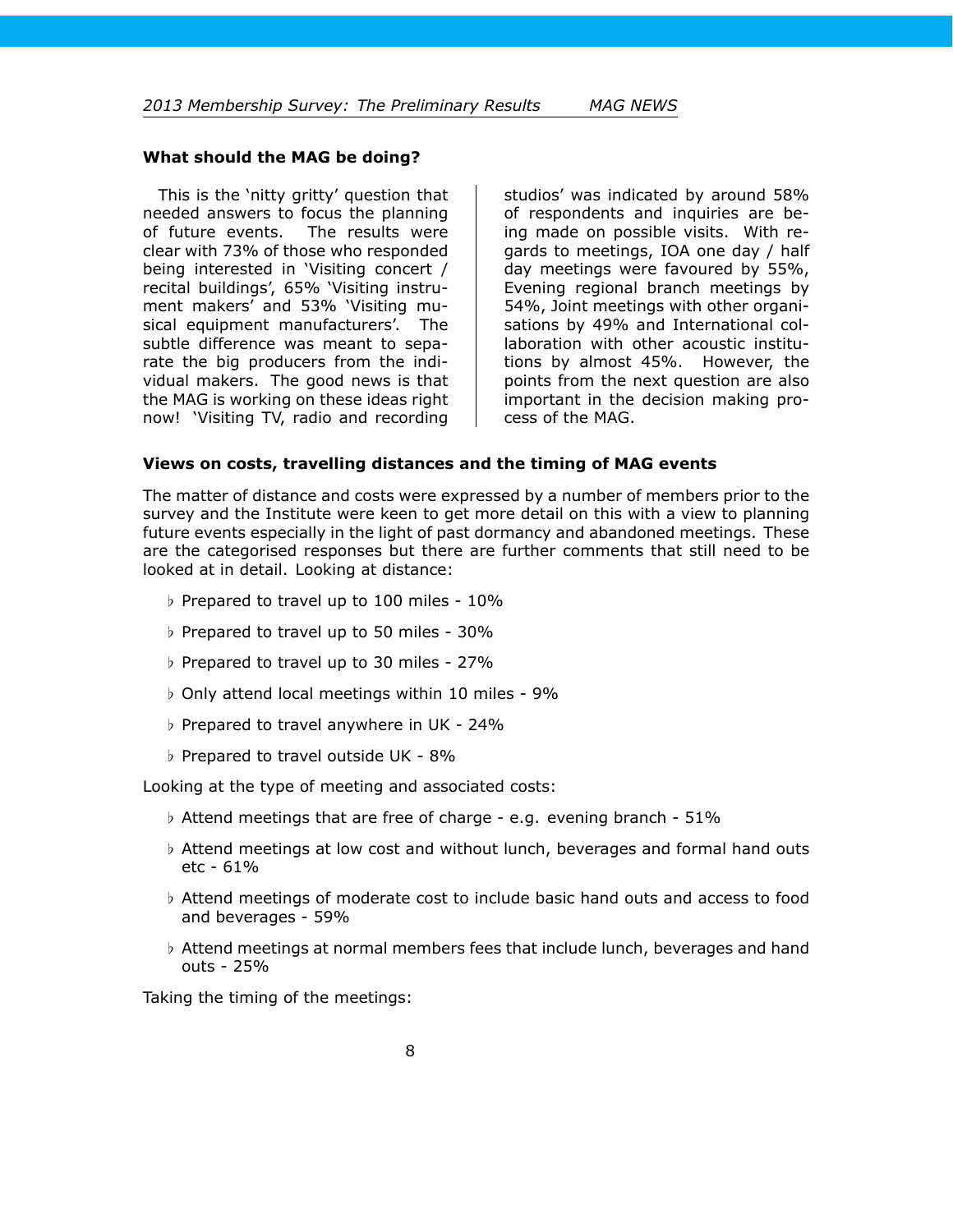- *♭* Attend meetings on weekdays 63%
- *♭* Attend meetings on Saturday 35%
- *♭* Attend meetings on Sunday 23%
- *♭* Other (please specify) 20%

#### **MAG members involvement in other Institutions and Societies**

One of the most surprising facts was that relatively few members seem to belong to other musical groups and organisations. The question 'What other musical groups or organisations do you belong to?' only listed a number of the possible organisations that I had thought to be most likely. This was only responded to by 5 members. These were members of the Galpin Society (2 members), English Folk Song and Dance Society (2) and Sound and Music (1). However, a lesson was learned here as other interesting groups were stated - the Audio Engineering Society (6), British Horn Society (1), Institute of Sound & Communications Engineers

(1), The Royal School of Church Music (1), British Institute of Organ Studies (1), Musical Acoustics group of the ASA (1) and The Elgar Society (1). I have noted but not included performing groups and local societies in this list.

The responses were helpful as they gave indications of possible 'overlap areas' which may suggest possible future collaborative events between the IOA MAG and other organisations. Indeed, possibilities are already being worked on. Collaborative events bring the possibility of greater attendances, a wider audience and a chance for acousticians to raise awareness of the profession to those in related fields.

#### **Conclusions**

Whilst the 2013 survey has not had quite as many responses as I had hoped for, it has nevertheless, given some clear indications of what members who are most interested in the future of the MAG actually want. Firstly, there are a significant number of members who also belong to the Speech and Hearing Group, the Electroacoustics Group and the Building Acoustics Group. These are the Groups that could be considered to have the most overlap in the interests of the MAG and there is good scope for collaborations in future meetings.

There are an encouraging number of MAG members in the Young Members Group. This shows that the MAG should have a future and hopefully, more will take interest if they are more involved. However, the limited response by the Senior Members Group is perhaps, a little surprising.

Regionally, there are members from England, Scotland and Wales who responded. The greatest proportion who responded are in the London, Eastern, Central, Welsh and North-West branches. However, beyond these shores, the limited responses reflected the fact that members consider themselves to be too remote to be involved. This indicates that the MAG is viewed as rather insular, which needs to be addressed.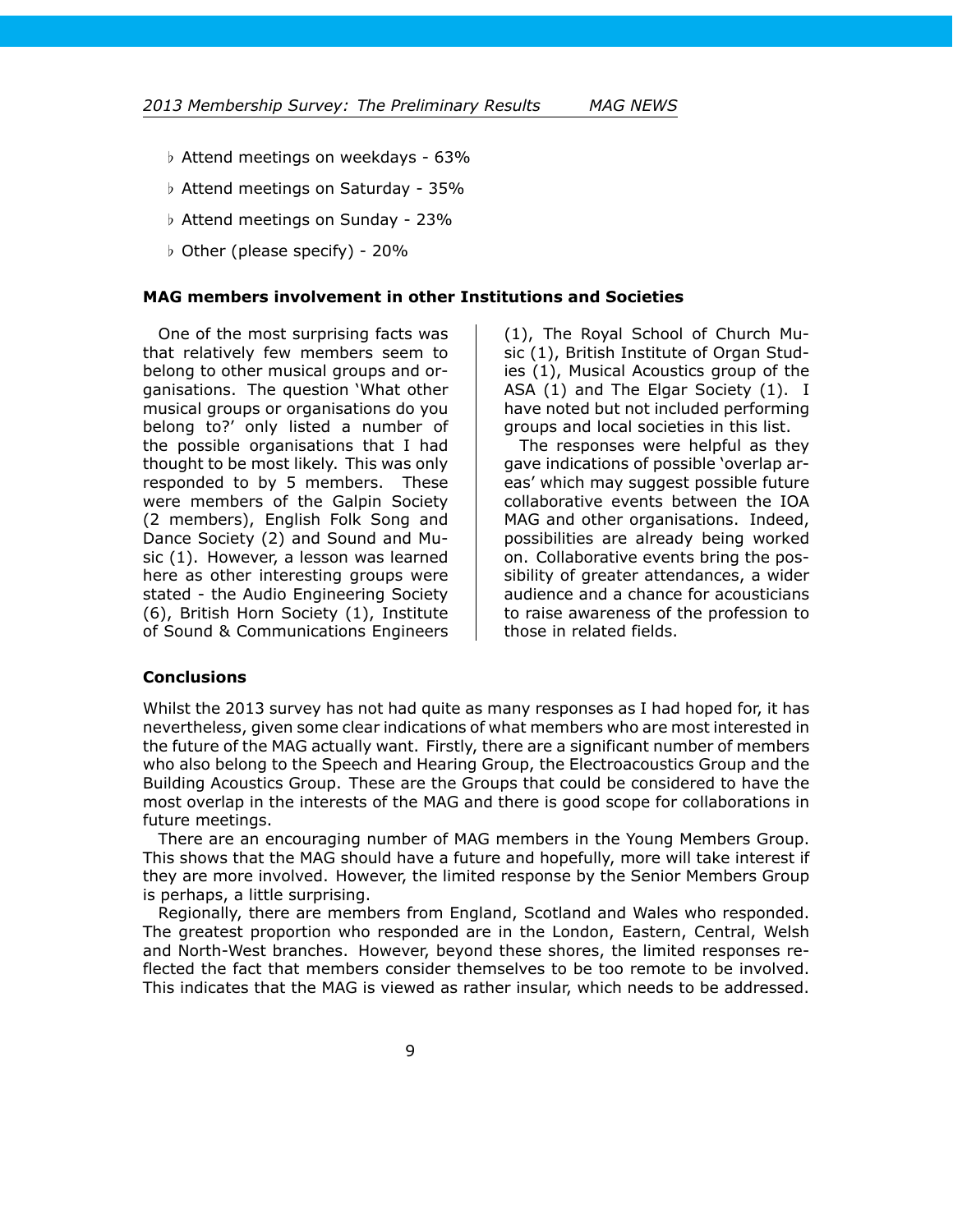Efforts are in hand to sow the seeds to encourage collaboration with other acoustical institutions abroad.

There is a strong representation of members who play music and even more who listened to it. The type of music the majority of members indicated was Folk, blues and other traditional music and 'West European ('classical' style) music. Those who responded made it very clear that they wanted to be in MAG to 'Gain Knowledge'. Clearly, the MAG needs to be much more than simply an interest group.

Members would like to visit concert / recital buildings, instrument makers, musical equipment manufacturers and TV, radio and recording studios. This appeared to be the most popular with members and work is in progress to arrange visits. With regards to meetings, it came as no surprise to many that the high costs of one day meetings was not popular with MAG members. This and associated travel costs have in the past put off many MAG members from attending such meetings. There appears to be little doubt from the responses that lower cost options could prove much more attractive to members. The cost issue has actually been considered carefully by the IOA in recent and proposed future meetings. The related issue of travel to meetings also showed that many members do not have the time or resources to always travel long distances. However, there was still a significant number who would be prepared to travel anywhere in the UK.

I would always consider comments and suggestions from all MAG members in my quest to make the group more than simply an 'interest group'. We have a lot of work ahead but it is my hope that the MAG will become a group that will attract a much wider audience in future.

*Mike Wright, Chair, Institute of Acoustics Musical Acoustics Group*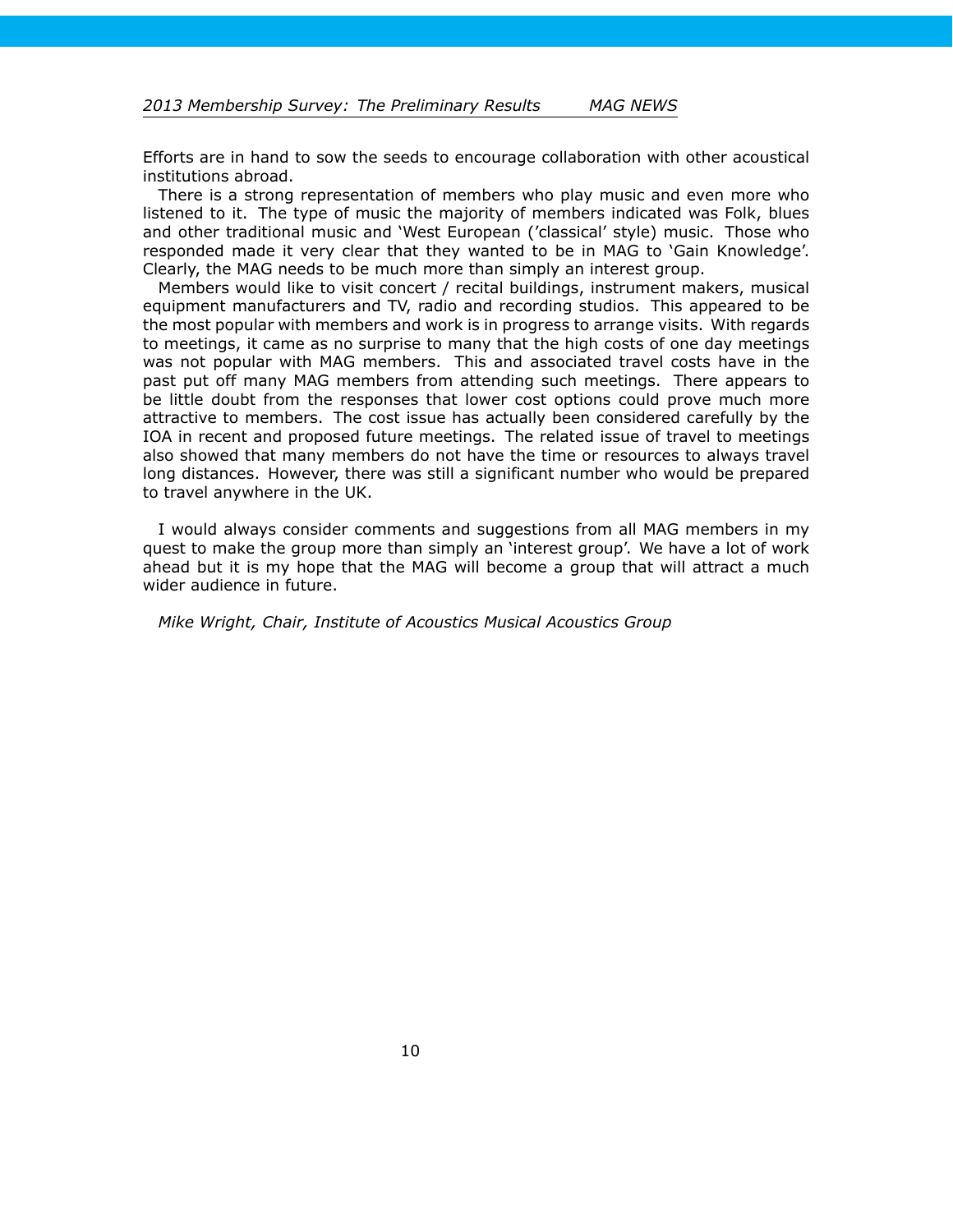# <span id="page-10-0"></span>**Industry News**

If you or your company has a recent achievement related to Musical Acoustics, please get in touch and we would be pleased to share it with everyone.

## **Black Cat Music**

The installation of a large 6m x 4.8m Music Practice Room at Trent College dramatically transformed the facilities available to the school's music department. The new structure provided a dedicated percussion room located in the existing music school which allowed the percussion teacher to hold lessons without disturbing other music classes taking place in the rest of the facility.

Director of Music, Steven Henderson, explained: "As soon as it was



installed, the percussion department could see that it was going to make an immediate difference. The percussion teacher, who spends four days of the week inside the practice room teaching, just loved it straight away." Steven continued: "Now we can have string quartet rehearsals in one room and percussion going on in another room, and various other things happening at the same time as each other, and that's really made a difference for us. It was installed in a few days and we were able to get in and start using it straight away."

Overall, Steven was delighted with the immediate difference the new Music Practice Room made to his Music Department: "It provided a space which worked really well, it answered the question really quickly, and it offers me flexibility for the future, and those are the three key criteria that I needed it to meet." Black Cat Music's soundisolating music practice rooms offer a solution that controls noise at source, providing an ideal rehearsal space for musicians and singers. The modular design allows for a wide range of sizes to accommodate musicians from a solo singer to a choir or a band. The rooms can be relocated, if and when major changes in use and allocation of space are planned. For comfort and to create a pleasant environment, the rooms are supplied fitted with integral lighting and fan-assisted ventilation. Thanks to balanced internal acoustics they also make excellent recording studios with high sound quality.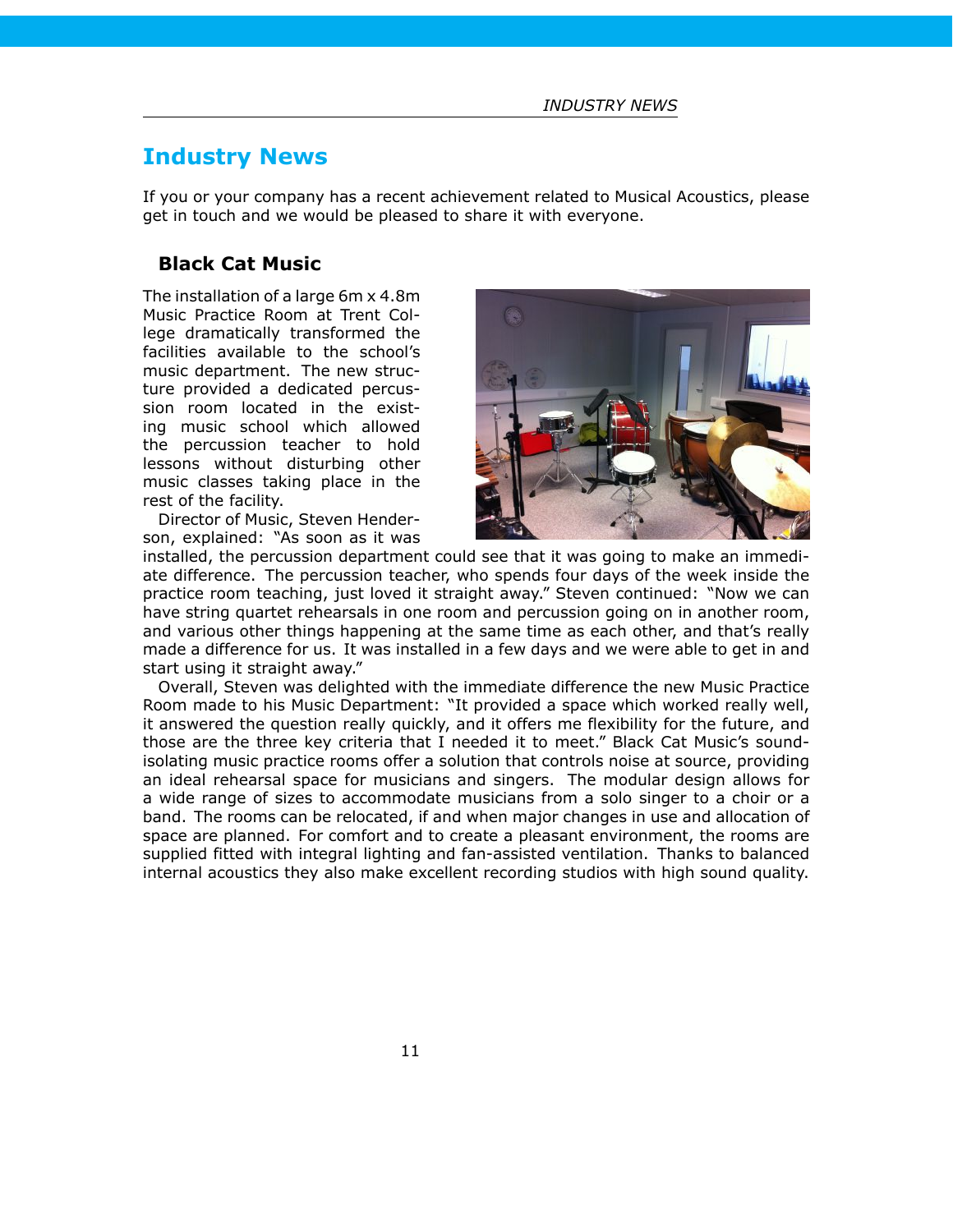# <span id="page-11-0"></span>**Events**

This section is for relevant events to group members, either devoted to Musical Acoustics or containing a significant Musical Acoustics component. If you would like to see your event listed here then please get in touch with the editor.

## <span id="page-11-1"></span>**MAG Events**

I am pleased to announce several exciting events coming up in the MAG Calendar!

**Friday 28th February 2014, 14:00 - 18:00: Creative Soundscapes 2014** *Southern Branch in collaboration with the Musical Acoustics Group and the Brighton Science Festival*

This is an exciting meeting that is particularly relevant to current concerns. I hope that many people will be interested. Places are limited, so please register now!

**Peter Rogers**: The role of soundscapes within sustainable acoustic design **Jian Kang**: Design of urban elements to improve soundscapes - water as an example **Trevor Cox**: Sonic Wonderland: A Scientific Odyssey of Sound **Michael Lowe**: A demonstration of Aeolian Harps

For more information, please click here:

<http://www.ioa.org.uk/uploads/event-documents/Creative%20Soundscapes%202014.pdf>

This meeting will be held at: **Friend's Meeting House, Ship Street,**

**Brighton, BN1 1AF**

**Wednesday 26th March 2014, 09:30 - 17:00: Sound Recording Techniques and their Influences on Musical Composition, Interpretation, Performance and Appreciation**

*Musical Acoustics Group in collaboration with the Electroacoustics Group*

Our first one-day conference of the year! This is looking to be a fantastic event and has taken a lot of planning to get going. We are hugely indebted to Trevor Cox, who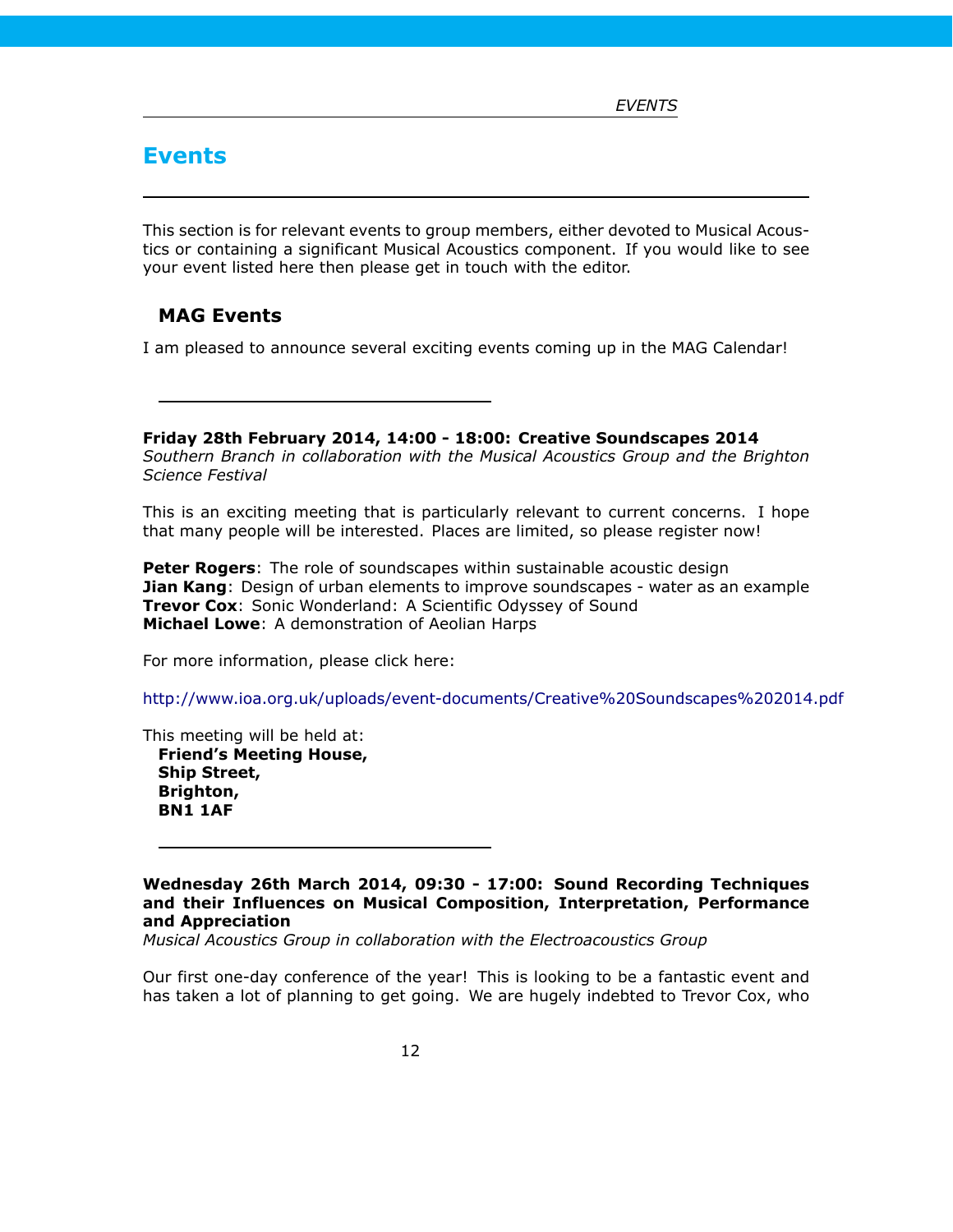has taken responsibility for much of the organisation. Topics range from synthesis to ambisonics and from studio design to psychoacoustics. Certainly something for everyone then, so get booking now before we sell out!

For more information including a full programme, please click here:

<http://www.ioa.org.uk/uploads/event-documents/Sound%20Recording.pdf>

To book, please fill out this form and return to the IoA:

<http://www.ioa.org.uk/uploads/event-documents/Sound%20Recording%20Registration.pdf>

This event will be held at:

**Digital Performance Lab, University of Salford MediaCityUK, Salford Quays, M50 2HE**

## **Wednesday 16 April 2014 at 18:00: Video Games and the Right Temperament**

*London Branch in collaboration with the Musical Acoustics Group*

This is a repeat of the highly successful Southern Branch event held in October 2013.

**Dan Pope:** Calling Cthulhu: A study of the sound design process for the video game Call of Cthulhu: The Wasted Land **Mike Wright:** What is the Right Temperament in Music?

This event will be held at:

**WSP, WSP House 70 Chancery Lane London WC2A 1AF**

**Friday 4 July 2014, 10:00 - 16:00: The Dukes Hall Organ**

*London Branch in collaboration with the Musical Acoustics Group*

We have a unique opportunity for MAG members to inspect the new organ installed in Duke's Hall of the Royal Academy of Music. I hope that you will join us for this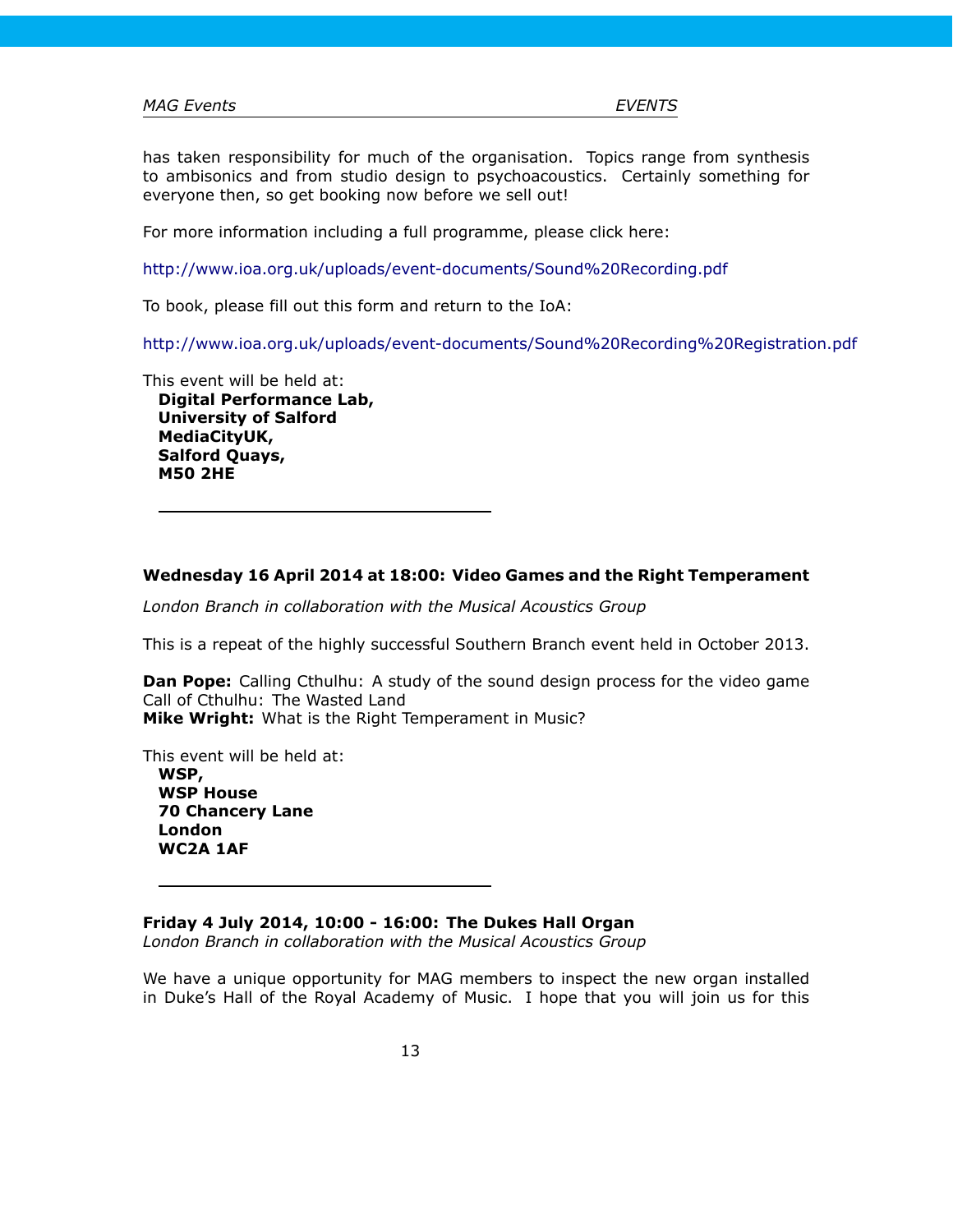*Other Events and Calls for Papers EVENTS*

amazing event - please click on the link below for a sneak preview of the treats that are in store! More information to follow.

<https://www.pinterest.com/royalacadmusic/the-sir-elton-john-ray-cooper-organ/>

This event will be held at: **Duke's Hall Royal Academy of Music Marylebone Road London NW1 5HT**

**Sunday 20 September 2015 - Wednesday 23 September 2015**

*The Galpin Society in collaboration with the Musical Acoustics Group*

Put these dates in your diaries now! The Galpin Society is hoping to run a four day conference in Cambridge in 2015 on Musical Instruments. If the event goes ahead, one day of those four will be devoted to Musical Instrument Acoustics and will be held in collaboration with the MAG. Further information to follow in later editions...

## <span id="page-13-0"></span>**Other Events and Calls for Papers**

In this section will appear details of events of interest to MAG members and Calls for Papers. If you know of any relevant events which do not appear in this section then please get in touch.

## **Second International Bagpipe Conference - 8th March 2014, Senate House, London**

Perhaps one which will only be of interest to those (like myself) who have a fascination with organology, musical technique and ethnomusicology alongside acoustics. You can book tickets to the conference here:

[http://store.london.ac.uk/browse/extra\\_info.asp?compid=1&modid=5&catid=34&prodid=565](http://store.london.ac.uk/browse/extra_info.asp?compid=1&modid=5&catid=34&prodid=565)

## **International Symposium on Musical Acoustics (ISMA) - 7th-12th July 2014, Le Mans, France**

Call for papers closes on the 3rd February 2014. This is an exciting conference and it should be of interest to everyone reading this! For more information please see the general letter advertising the conference on page [18](#page-17-0) or see their website here:

<http://isma.univ-lemans.fr/en/index.html>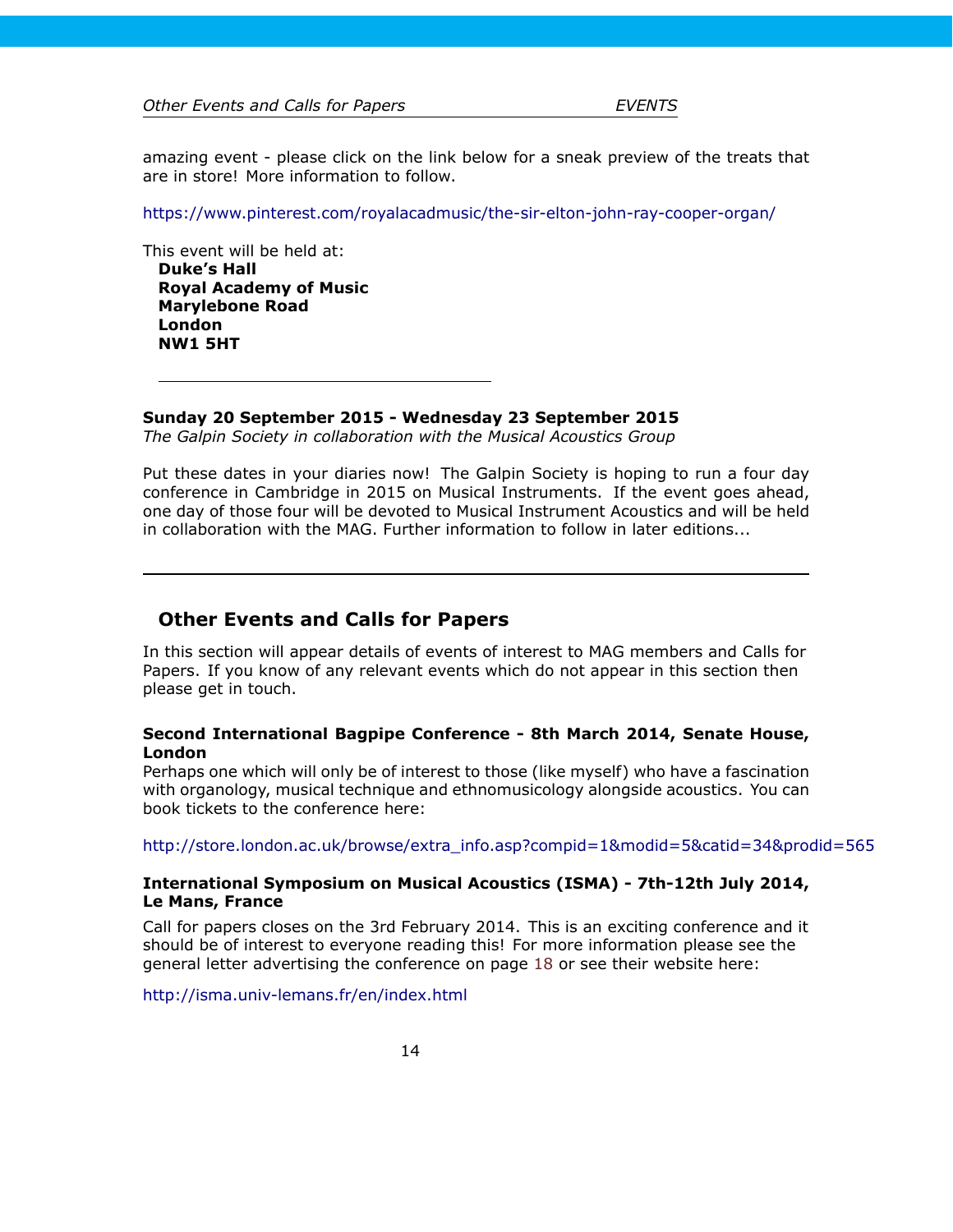# <span id="page-14-0"></span>**Featured Article**

If you would like to write an article for the next issue, please email the editor.

## <span id="page-14-1"></span>**Musical Acoustics at Cardiff**



Figure 1: *Mode of a guitar visualised with holographic interferometry. The "contour lines" show the displacement amplitude of the guitar plate.*

The musical acoustics group at Cardiff was set up in the 1960s under the leadership of Professor Charles Taylor, whose public lectures on these subjects, especially his two sets of televised Royal Institution Christmas lectures, must have inspired a generation of musical acousticians. Research areas investigated by the group have covered various musical instruments (guitars, violins, new violin family and harpsichords), psychoacoustics (especially pitch perception and binaural localisation) and early forays into electroacoustic systems and music. These research activities have also helped support one



*Figure 2: The anechoic chamber at Cardiff in use for the measurement of sound fields and radiation efficiency.*

of the longest-standing Physics and Music undergraduate degree programmes available in the UK.

The group's activities centre now on the acoustics and psychoacoustics of the classical guitar with staff member Bernard Richardson and two PhD students, Ian Perry and Wil Roberts. Our main focus is the mechanics and acoustics of the instrument with an emphasis on trying to determine objective relationships between the construction of instruments and their playing and tonal qualities. We want to help guitar makers make informed decisions during the construction of an instrument. Previous studies have included the use of holographic interferometry (Figure 1) to visualise the modal properties of instruments (some in various stages of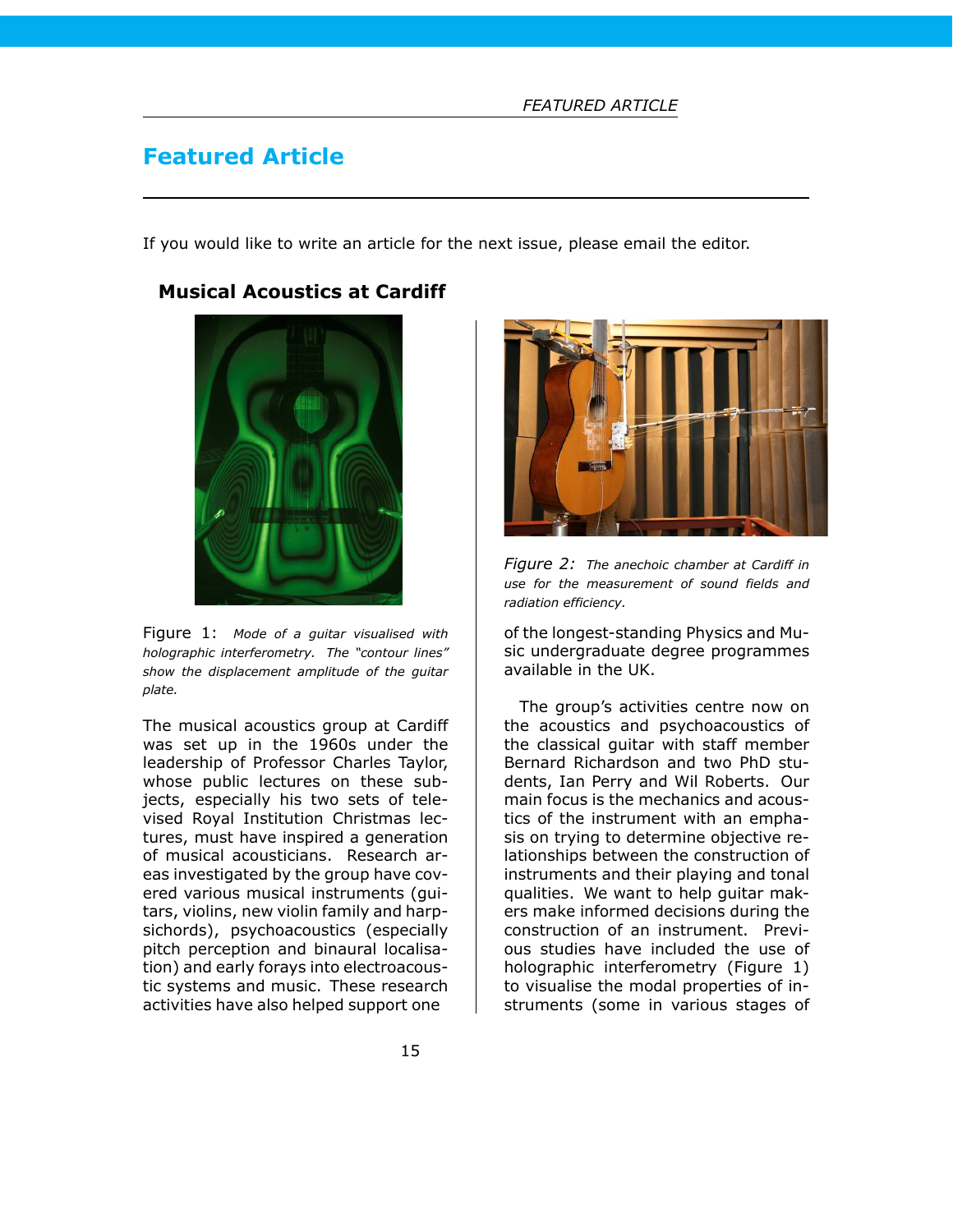construction), measurements of sound fields and computational work involving finite element modelling of the structural vibrations of the guitar body and boundary element methods for investigating radiated sound fields. The data collected has been used in the generation of simple models of the instrument for use in psychoacoustical investigations. Recently a 3-D scanning laser vibrometer has been purchased in Cardiff, which will open up possibilities of studying both of out-of-plane and inplane vibrations of the complete instrument.



Figure 3: *A dipole sound field measured from a guitar (210 Hz).*

Our sound-field work has recently been extended to measure the radiation efficiency of plucked stringed instruments. The measurements are made in an anechoic chamber with

*Bernard Richardson, Cardiff University*

an impact hammer used to drive the guitar and a pair of roaming microphones to collect data on the sound fields (Figure 2). Data is subjected to a spherical-harmonic decomposition so that as well as determining the shape of the frequency-dependent sound fields (e.g. Figure 3) we can also determine the efficiency of the system in terms of monopole, dipole and higher-order sources. These investigations are yielding some intriguing results.

Although the mechanical and acoustical action of the guitar is now well understood, it is the various subtleties of this behaviour which ultimately distinguish one instrument from another. A critical aspect is the coupling between the strings and the body. If this coupling is too strong radiated partials can die too quickly, and if too weak the instrument becomes unresponsive (Figure 4). Psychoacoustical work is currently being done within the group to determine the just-noticeable differences in the time-varying spectra of plucked notes (frequencies and decay rates) and relate these to constructional features of the instrument. Our ultimate aim is to give greater guidance to guitar makers on material selection and the "fine tuning" of the construction of an instrument to help achieve consistency in production or the development of new sounds.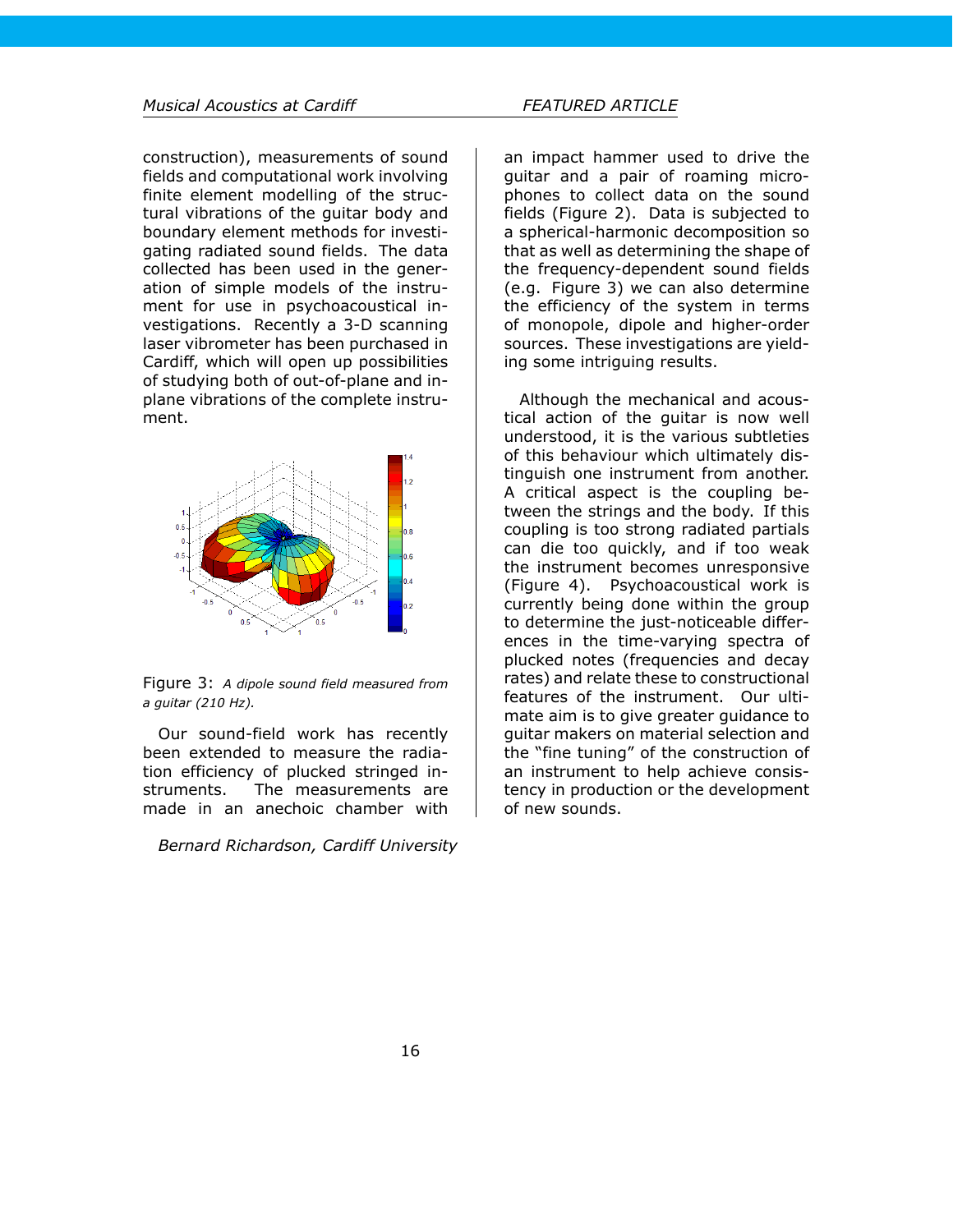*Musical Acoustics at Cardiff FEATURED ARTICLE*



Figure 4: *Short-term FFT (a "waterfall plot") of a guitar note showing the time-dependent spectrum.*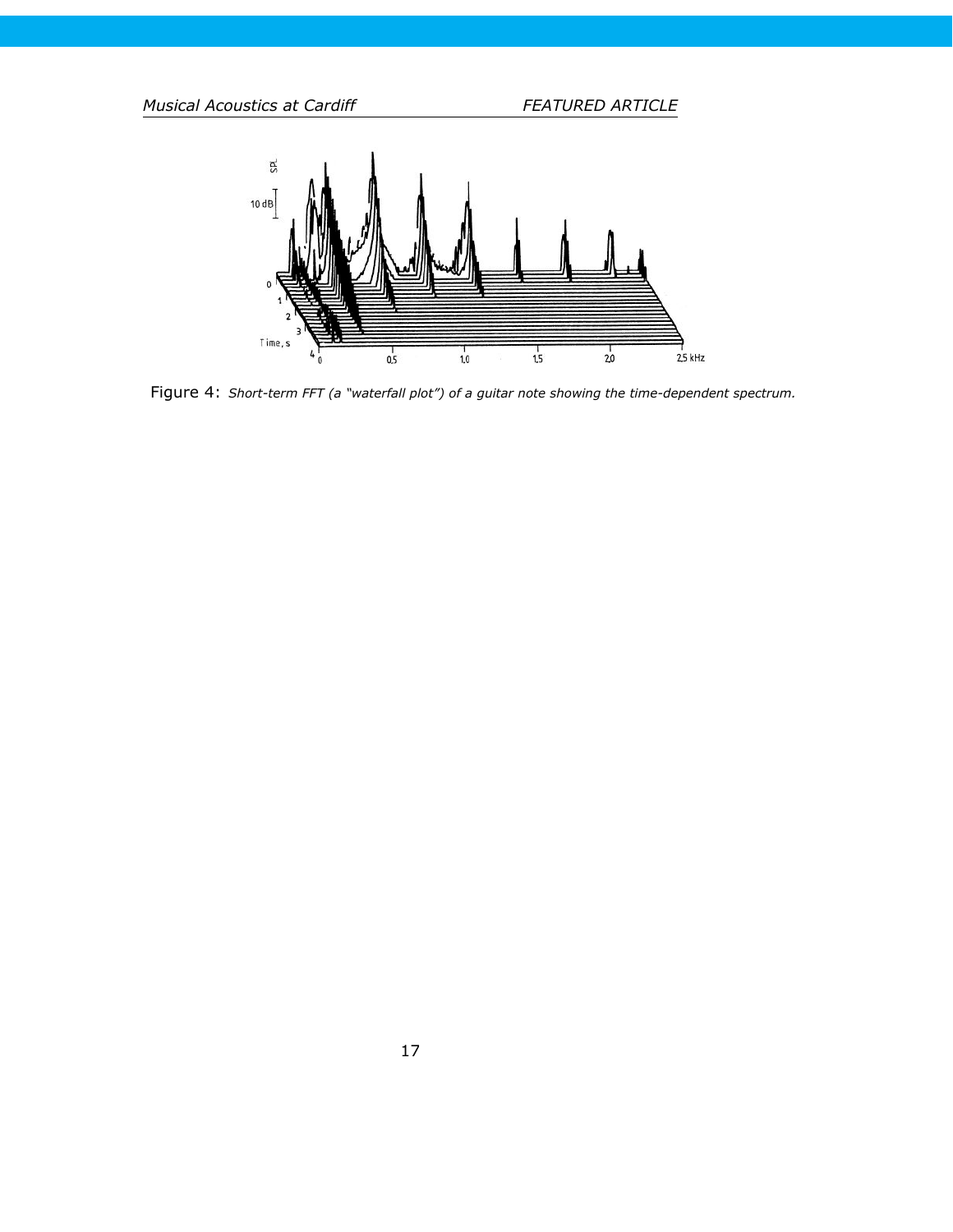# <span id="page-17-0"></span>**Letters**

This section is for open letters to the group, on any subject which you think merits discussion. If you wish to write to the group for the next issue, please contact the editor.

### *Dear MAG*,

The International Symposium on Musical Acoustics (ISMA) edition 2014 will be held in Le Mans, France, 7-12 July 2014.

The conference will provide a good opportunity to present the latest research on the physics of musical instruments and voice, sound synthesis and analysis, perception of musical sounds, and the links between acoustics and instruments making. ISMA 2014 welcomes contributions in musical acoustics and closely related fields.

The congress is organised by the French Acoustical Society (SFA) and

will be hosted by Université du Maine (Le Mans, France) at ENSIM (Ecole Nationale Supérieure d'Ingénieurs du Mans). Two workshops will be organised during the congress at ITEMM (Institut Technologique Européen des Metiers de la Musique, Le Mans) and at Cité de Musique (Paris) on the relationships between acoustics and instrument making.

## **Please visit the conference website : <http://isma.univ-lemans.fr/> for additional information and for submitting an abstract before the 3rd of February 2014.**

Important dates :

- *♭* November 26, 2013 Call for papers
- *♭* February 3, 2014 Deadline for abstract submission
- *♭* February 21, 2014 Abstract acceptance notification
- *♭* April 15, 2014 Full paper submission deadline
- *♭* May 1, 2014 Programme availability
- *♭* July 7-12, 2014 ISMA 2014, Le Mans

We look forward to meeting you in Le Mans.

*Francois Gautier and Joel Gilbert, Congress Chairmen On behalf of the ISMA 2014 Organising Committee*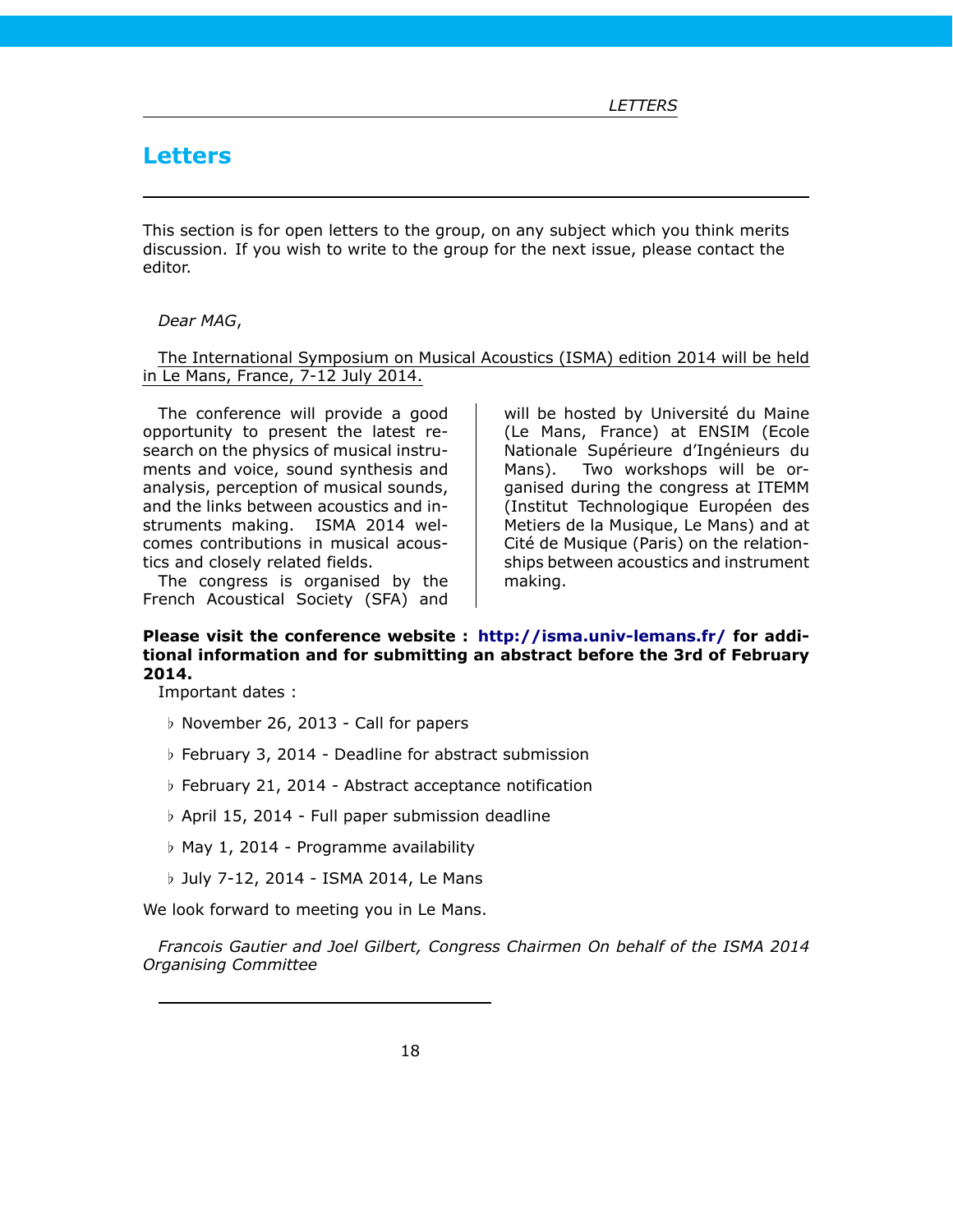## *Dear MAG,*

## Acta Acustica united with Acustica

As members of the Institute of Acoustics we receive regular copies of the Institute's excellent house journal, *Acoustics Bulletin*. Not all IOA members are perhaps aware that, through the Institute's membership of the European Acoustics Association, we are also entitled to free online access to the journal *Acta Acustica united with Acustica*.

*Acta Acustica united with Acustica* is an international, peer-reviewed journal on acoustics. It publishes original articles on all subjects in the field of acoustics, including:

*General linear acoustics, Nonlinear acoustics, Macrosonics, Aeroacoustics, Atmospheric sound, Underwater sound, Ultrasonics, Physical acoustics, Structural acoustics, Noise control, Active control, Environmental noise, Building acoustics, Room acoustics, Acoustic materials, Electroacoustics and Signal processing, Computational and Numerical acoustics, Hearing, Audiology and Psychoacoustics, Speech, Musical acoustics, Virtual acoustics, Auditory quality of systems, History of acoustics.*

The journal, which is published six times per year, reports on original scientific research in acoustics and on engineering applications. It includes scientific papers, technical and applied papers, book reviews, short communications, doctoral thesis abstracts, etc. From time to time special issues and review articles are also published.

MAG readers will notice that the subject list above includes Musical Acoustics, as well as Room Acoustics and several other topics of interest to our Group members. *Acta Acustica united with Acustica* is one of the major international journals in which IOA members publish academic papers. The current issue (November/December 2013) includes articles on acoustic models of horns, external tonehole interactions in woodwinds, and gestural strategies in harp performance.

To get access to the journal online, you will need an EAA Members' Activation Code, which can be obtained by emailing [ioa@ioa.org.](mailto:ioa@ioa.org) This can be used to register on the website [http://www.acta-acustica-united](http://www.acta-acustica-united-with-acustica.com)[with-acustica.com](http://www.acta-acustica-united-with-acustica.com) (using the EAA MEM-BER LOGIN tab). I am sure that MAG members will find much of interest in browsing past issues. Please also consider submitting articles to this journal, which IOA supports through its membership of the European Acoustics Association.

*Murray Campbell MIOA*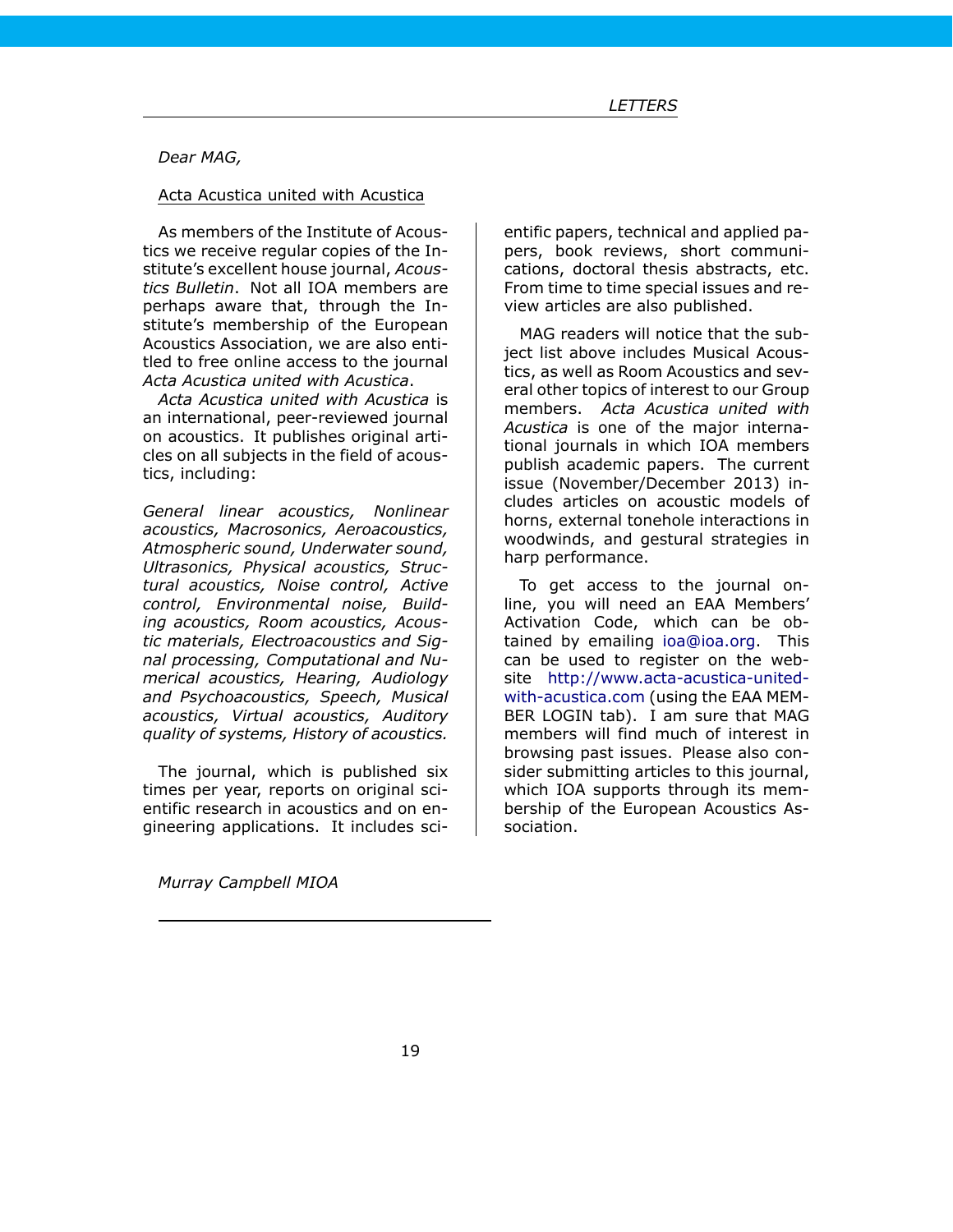*Dear MAG*,

### Pitch drift in a cappella choral singing – a PhD research project at the Open University – needs your help!

No doubt you have experienced times when your choir struggles to maintain the pitch when singing unaccompanied. In many circumstances the change passes unnoticed by the audience, if not by you, but the fact that it happens is always of concern. This research project focuses on possible causes of pitch drift other than those due to the music itself. This aspect was presented at the IOA Musical Acoustics Group July Meeting by Prof David Howard, from the University of York, with whom we are collaborating.

In order to establish some of the most likely reasons why pitch drift occurs the project needs to survey your opinions. To do this could you please complete a short questionnaire? The outcomes

of the survey, which will be completely anonymous, will inform a set of experiments. These will be undertaken with selected choirs over an extended period in their usual rehearsal venues.

Please go to <http://acoustics.open.ac.uk/pitchdrift> to access the survey. It will only take a few minutes and may be completed anonymously if you wish. However, if you want to be kept informed about the project and its progress you are very welcome to register your interest. If you would like further information about the project please email the research team at [pitch-drift@open.ac.uk.](mailto:pitch-drift@open.ac.uk)

The researchers will take the opportunity to feed back their findings at appropriate points in the progress of the project.

*Richard Seaton, PhD student at The Open University Dr. Dennis Pim, lead supervisor at The Open University Dr. David Sharp, supervisor at The Open University*

## *Dear MAG*,

You will all probably be aware from my introduction in MAG MAG issue 1 that the Musical Acoustics Group were in fact the first specialist group within the IOA. On formation of the Institute in 1974, musically inclined members of the Acoustics Group of the Institute of Physics and the British Acoustical Society had already formed what later became known as the MAG. I am pleased to note that we still have some mem-

bers of our Group who were around when the Institute came into existence. However, memories can fade with time, and from experience, these 'senior moments' crop up from time to time! The fact that IOA is approaching its 40th year has inspired some of our longstanding members, including Ralph Weston and Geoff Kerry to compile a history of the Institute for publication as part of the anniversary celebrations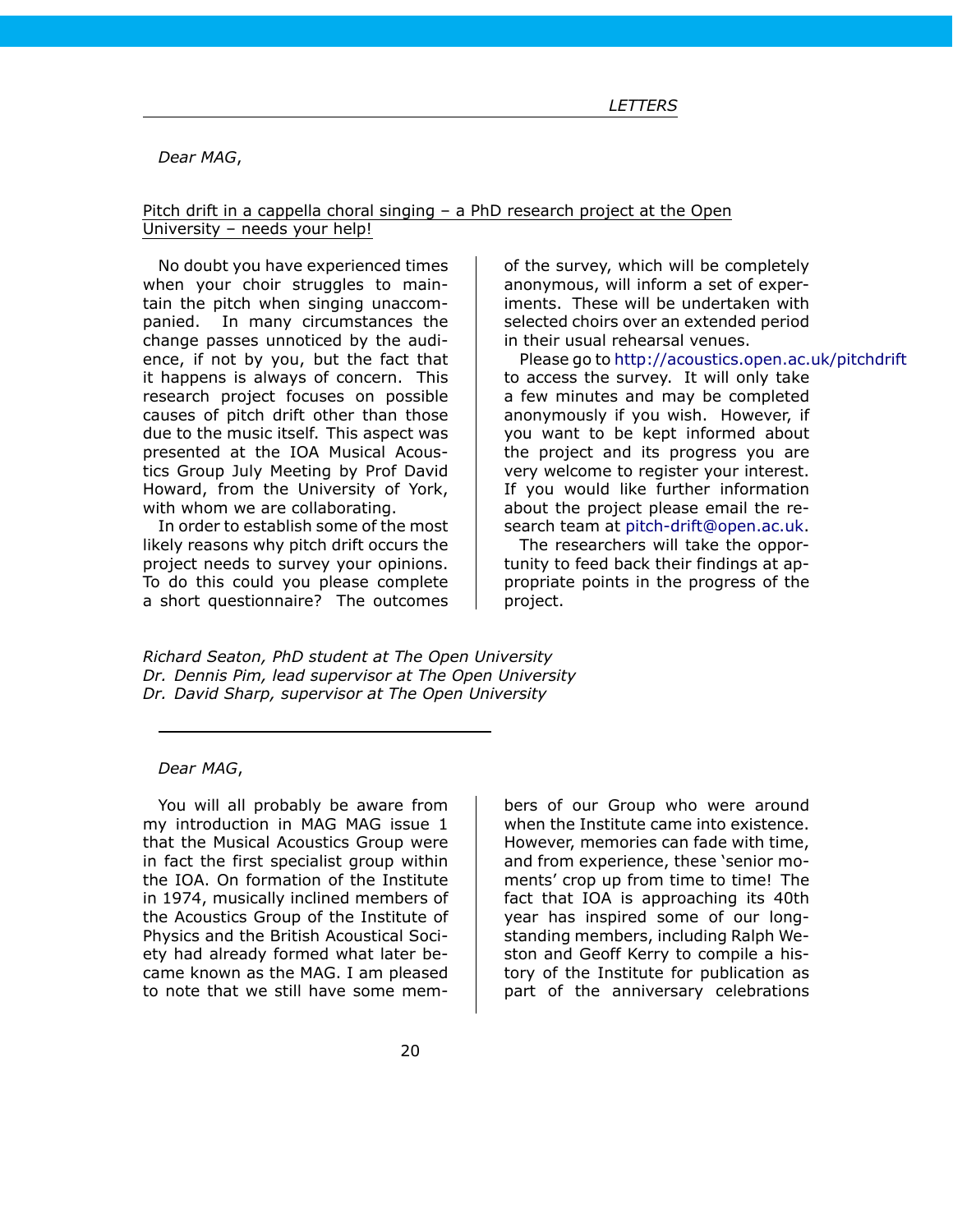next year. I was asked some time ago to find volunteers to send information so that it would be possible to write something on the history section covering the Musical Acoustics Group. The efforts of revitalising the Group have meant that efforts on searching out history took second priority. I am aware that historical stuff from Council minutes, Annual reports and Bulletins are presently being converted to electronic format. Whilst the output from these after sifting through may help form a brief overview, memories of relevant events etc may be better highlighted as separate anecdotes These could include photos etc which will help enormously. I understand that the plan by Geoff is to produce an A4 size booklet with two columns per page. Photographs and charts may be included and "text boxes" may be used for de-

tail, anecdotes or ancillary information. The style will, in general be similar to the Bulletin.

Being a recent incumbent to the MAG, I am urgently looking for past 'memories' to include in our section on the history of the IOA. It would also seem that the archives also have some 'senior moments'. Old notes and records are not always readily to hand and what I have so far is limited. I only have the first five editions of 'Notes', Peter Dobbins original newsletter from the early 90's. Copies of later editions would be most welcome as they do not exist in electronic form. I am also particularly looking for pre 1992 stuff which will almost certainly be in hard copy only. All contributions including 'anecdotal evidence' would be most welcome and I will look at all.

*Mike Wright, MIOA*

## <span id="page-20-0"></span>**LinkedIn Roundup**

The IoA MAG has a LinkedIn group where our members can discuss aspects of Musical Acoustics without waiting for the next publication of MAG MAG. You can join it here:

<http://www.linkedin.com/groups/Institute-Acoustics-Musical-Acoustics-Group-5114932>

The group has been quiet recently. Only one discussion to report; a rather involved debate on temperaments, started by **Mike Wright** and contributed to by **Didier Grassin** and **Owen Woods**. Something of inteterest to those microtonal piano enthusiasts out there!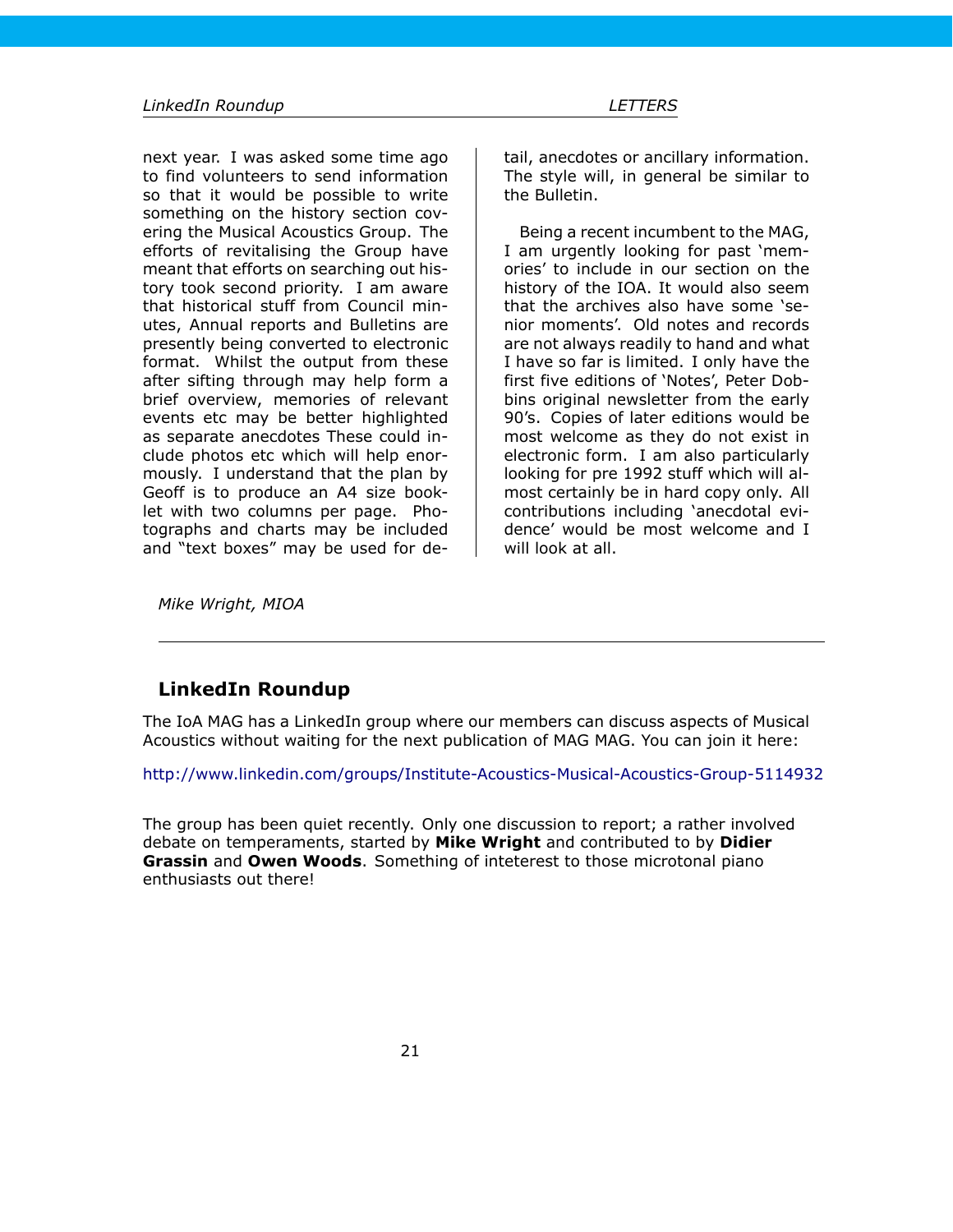## <span id="page-21-0"></span>**Resources**

There are various online resources on Musical Acoustics of which members may not be aware. If you find a useful website then please do email the editor and it will appear in the next edition.

**Catgut Acoustical Society Journal** - This journal, sadly now no longer being issued, has a wealth of information on mostly stringed instrument acoustics. The Catgut Acoustical Society (http://catgutacoustical.org/) in collaboration with Stanford University has now put all of the published journals and newsletters online for free. To access them go here:

<http://www.oac.cdlib.org/findaid/ark:/13030/c8gt5p1r/dsc/#ref1>

**Acoustics in Practice** - A new European Acoustics journal has been launched, which welcomes papers on Musical Acoustics. For more details see here:

<https://www.euracoustics.org/activities/acoustics-in-practice>

**NEMO Online** - For those (like me) interested in the unending problem of temperaments in music, this is an excellent resource. Those interested in this may also be interested in the SW Branch meeting where the group chair will be presenting on just such a topic (see page [12\)](#page-11-1). NEMO Online's temperaments pages can be found here:

[http://nemo-online.org/bibliography/musical-scales-acoustics-temperament-and](http://nemo-online.org/bibliography/musical-scales-acoustics-temperament-and-tuning)[tuning](http://nemo-online.org/bibliography/musical-scales-acoustics-temperament-and-tuning)

**University of New South Wales** - The UNSW website has some interesting resources on musical acoustics. Neville Fletcher (co-author of "The Physics of Musical Instruments") is an emeritus professor and their acoustics lab has done some very interesting work. Read about it here:

<http://www.phys.unsw.edu.au/music/>

**Ears** - Of especial interest to those involved with the Electroacoustics Group, this website also has some interesting resources on musical acoustics. See it here:

<http://www.ears.dmu.ac.uk/spip.php>